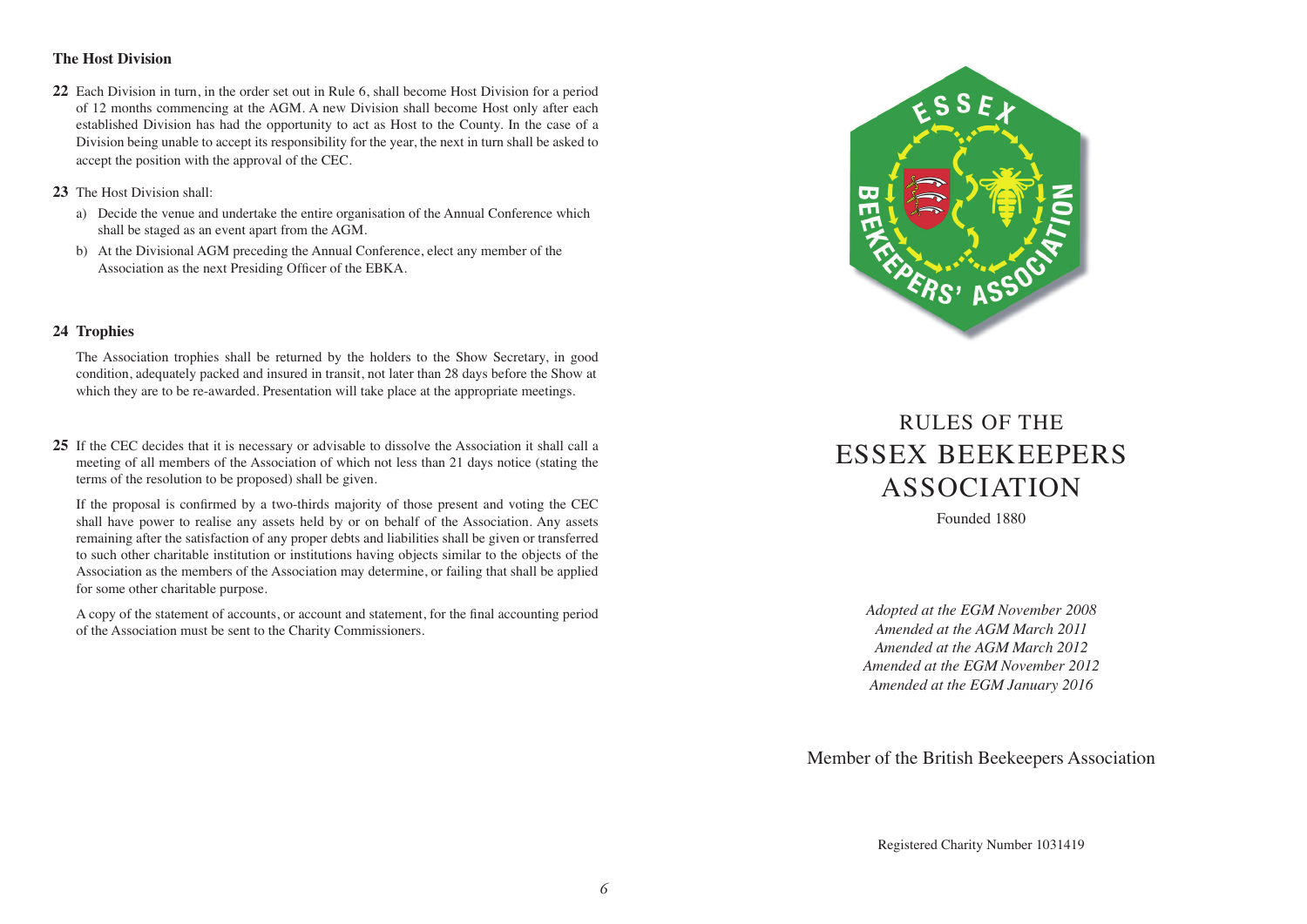#### **16 Correspondence**

 All correspondence with affiliated bodies shall be signed by the Secretary or the appropriate delegate(s) or liaison officer(s) as necessary.

 All other official correspondence of the Association shall be signed by the Chairman or Secretary, or by the Treasurer when the subject is financial.

#### **Management of Divisions**

**17** A Division shall function through a Divisional Committee freely elected by the members of the Division to hold office for one year or until the next Annual General Meeting of the Division.

 Should a Divisional Officer be unable to carry out his or her duties, another Officer may be appointed by the Divisional Committee to hold office until the next election.

- **18** Each Divisional Committee shall include a Divisional President, Chairman, Secretary, Treasurer, and Divisional Voting Member.
- **19** A Divisional Committee may arrange educational or social meetings, exhibitions, shows and demonstrations, appoint speakers and administer such services as may be delegated to them by the CEC, such delegation remaining in force until withdrawn by special resolution of the CEC.
- **20** All Divisional Committees shall:
	- a) Loyally administer the Association policy as defined at the AGM and accept the direction of the CEC whose decisions shall be clearly recorded in the CEC Meeting Minutes by the Secretary and circulated in writing to each delegate.
	- b) Remit to the General Treasurer capitation due to the county and to the BBKA:
		- by 1st April every year for all then current members;
		- by 1st September every year for members joining since the April capitation payment. The BBKA register of members shall be used as the authoritative record of membership against which the remittances will be requested by the General Treasurer.
	- c) Call a Divisional AGM not later than the end of January and submit their independently examined financial statement to the General Treasurer within 10 days of that meeting.
	- d) Provide the General Secretary and the General Treasurer with all information and documents required by these officers in connection with their duties on the CEC.
	- e) Recognise that all funds or assets of any other kind, whether held by the CEC or by a Division, shall be the property of the Association.
	- f) Submit accounts for the Calendar Year ending December 31st, containing only items actually received and paid during that year. All stock and equipment and any liabilities or prepayments outstanding at December 31st must appear on a Balance Sheet accompanying the Income and Expenditure Account.
	- g) Submit a list to the General Treasurer by 30th November every year of sums received which qualified for Gift Aid during the current subscription year.
- **21** A permanent minute shall be made of all Divisional meetings.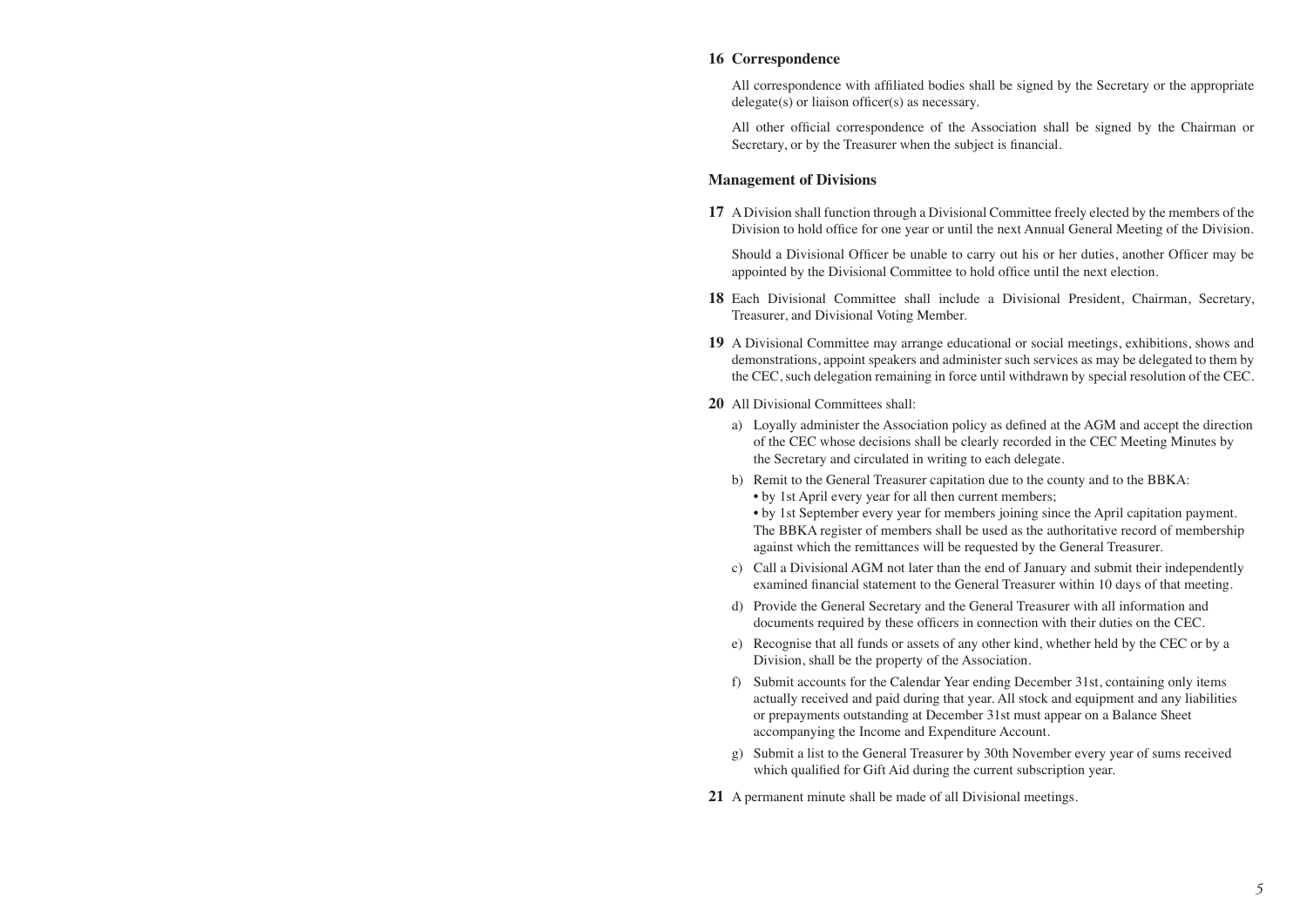Those elected shall retire annually and shall be eligible for re-election subject to Rule 7. Should any person elected be unable to carry out his or her duties, another person may be appointed by the CEC to hold office in their stead until the next elections.

The appointment of any paid official must be approved by the AGM.

### **10 Notice of Meeting**

The General Secretary shall give not less than seven days written notice of the AGM or any EGM, except as stated in Rule 5, and furnish all members with an agenda of the business to be transacted thereat.

# **Meetings of the CEC**

**11** The CEC shall meet at least quarterly. Its members shall receive a notice and an agenda in writing from the General Secretary not less than seven days prior to the date of the ordinary meeting.

One third of the Divisional Voting Members with two County Officers shall form a quorum at any meeting of the CEC.

**12** At each meeting of the CEC, reports will be received from:

The County General Treasurer Each Division

# **Special Meeting**

**13** A special meeting of the CEC shall be called by the General Secretary within 14 days of receipt of a requisition stating the business to be considered and signed by any five of its members.

An EGM may be called by the CEC.

**14** The CEC shall undertake the organisation and administration of all services and exhibitions consistent with the objective(s) stated in Rule 2, and shall delegate any or all of these functions to Divisional or other Committees, or revoke such delegations.

No individual member of the EBKA shall use the EBKA title or assets for personal gain.

#### **15 Financial**

 All funds and other assets of any kind, whether held by the CEC or by a Division shall be the property of the EBKA. The security, maintenance and loan of equipment held by Divisions shall be the responsibility of the Divisional Committee.

The CEC and each Division shall have a Banking Account into which all monies received by the County or relevant Divisional Treasurer must be paid at least once a month. All payments of £10 or over are to be paid only by cheque; small amounts may be paid from a Petty Cash Account kept for that purpose.

Officers of the Association, including Divisional Officers, must not commit the Central funds of the EBKA without prior approval of the CEC.

The consolidated accounts for the CEC and all Divisions shall be independently examined according to the current regulations of the Charity Commission.

# **RULES OF ESSEX BEEKEEPERS ASSOCIATION**

#### **1 Name**

The Association shall be called the Essex Beekeepers'Association (abbreviation EBKA).

#### **2 Object**

The aims of the EBKA shall be to promote and further the craft of beekeeping.

### **3 Members and Associates**

The Association shall include:

- Ordinary Members
- Dual Members (e.g. husband and wife, or two of a family residing at the same address)
- Junior Members (under 18 years of age)
- Group Members (e.g. schools)
- Honorary Life Members elected by the Central Executive Committee (hereinafter called the CEC) in recognition of special services to the Association or to Beekeeping, *and*
- Divisional Associates: Divisional Associates **are not members**, but the **category** exists to accommodate those who wish to support and participate in EBKA's activities, without voting rights.

# **4 Conditions of Membership**

- All members except Honorary Life Members shall pay the BBKA capitation fee.
- Annual subscriptions are to be in accordance with the scale authorised by the Annual General Meeting and published on the current application form, except for Divisional Associates for which category the subscription is set by Divisions at their own AGMs. Subscriptions become due on 1st January.
- Payment of a subscription entitles a member to full benefits and privileges of the Association pertaining to that category.
- The CEC may refuse or terminate membership.

# **5 Alteration of Rules**

- 1) Subject to the following provisions of this clause the Rules may be altered by a resolution passed by not less than two thirds of the members present and voting at a general meeting. The notice of the general meeting must include notice of the resolution setting out the terms of the alteration proposed. Members shall be given twenty-eight days notice in writing of any proposed amendments.
- 2) No amendment may be made to Rule 1, Rule 2, Rule 25, or this clause without the prior consent in writing of the Commissioners.
- 3) No amendment may be made which would have the effect of making the charity cease to be a charity at law.
- 4) The CEC should promptly send to the Commissioners a copy of any amendment made under this clause.